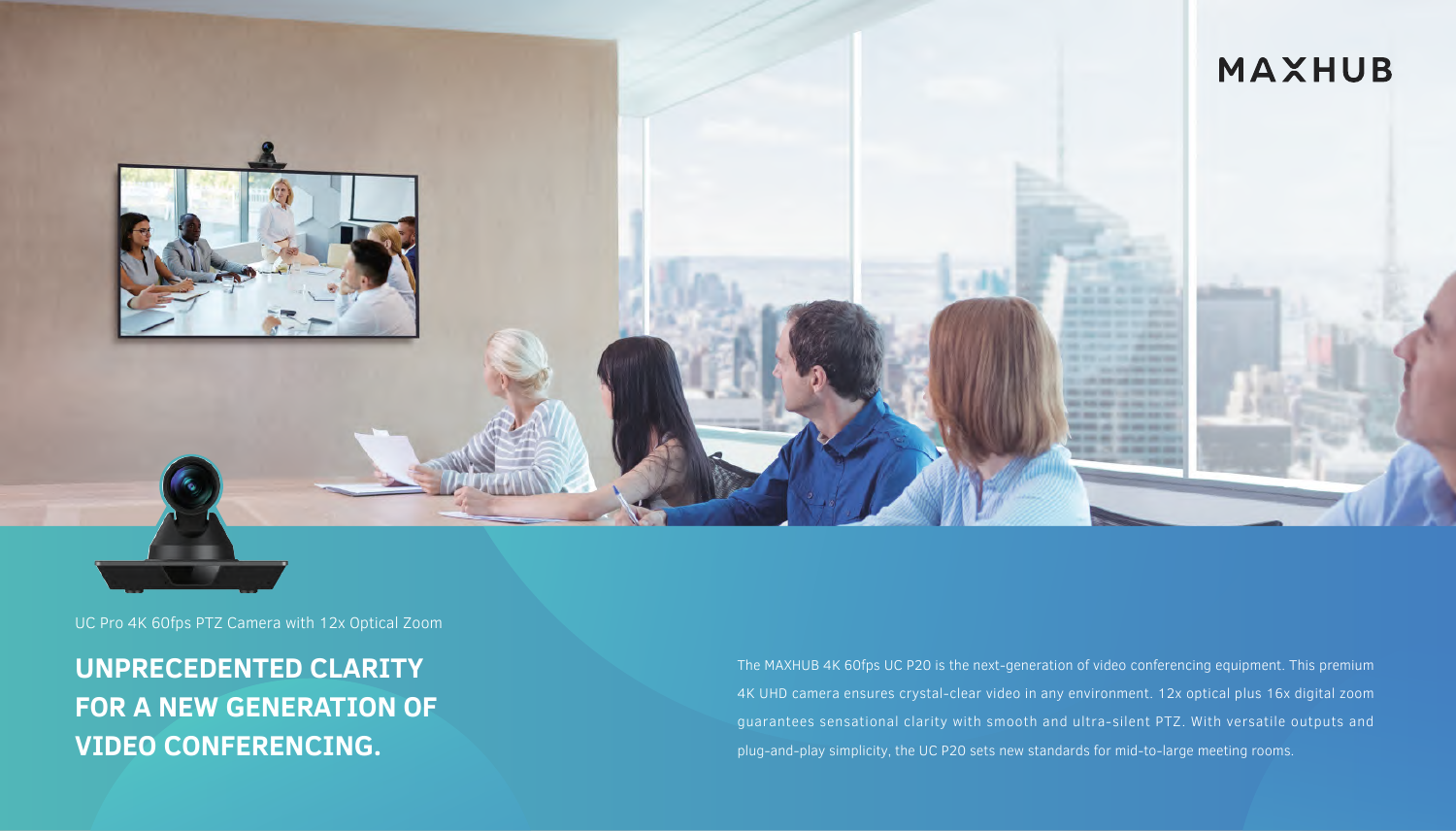

# **4K 60fps Imaging System for Unprecedented Clarity**

SONY 1/2.5-inch CMOS image sensor | 12x 4K optical zoom | Unmatched image sensor processor

The superior 8.51 megapixel CMOS image sensor ensures excellent UHD video quality of up to 4K at 60fps. 12x optical zoom delivers clarity at any distance. Industry-leading ISP with 2D & 3D DNR boosts the quality of any video meeting.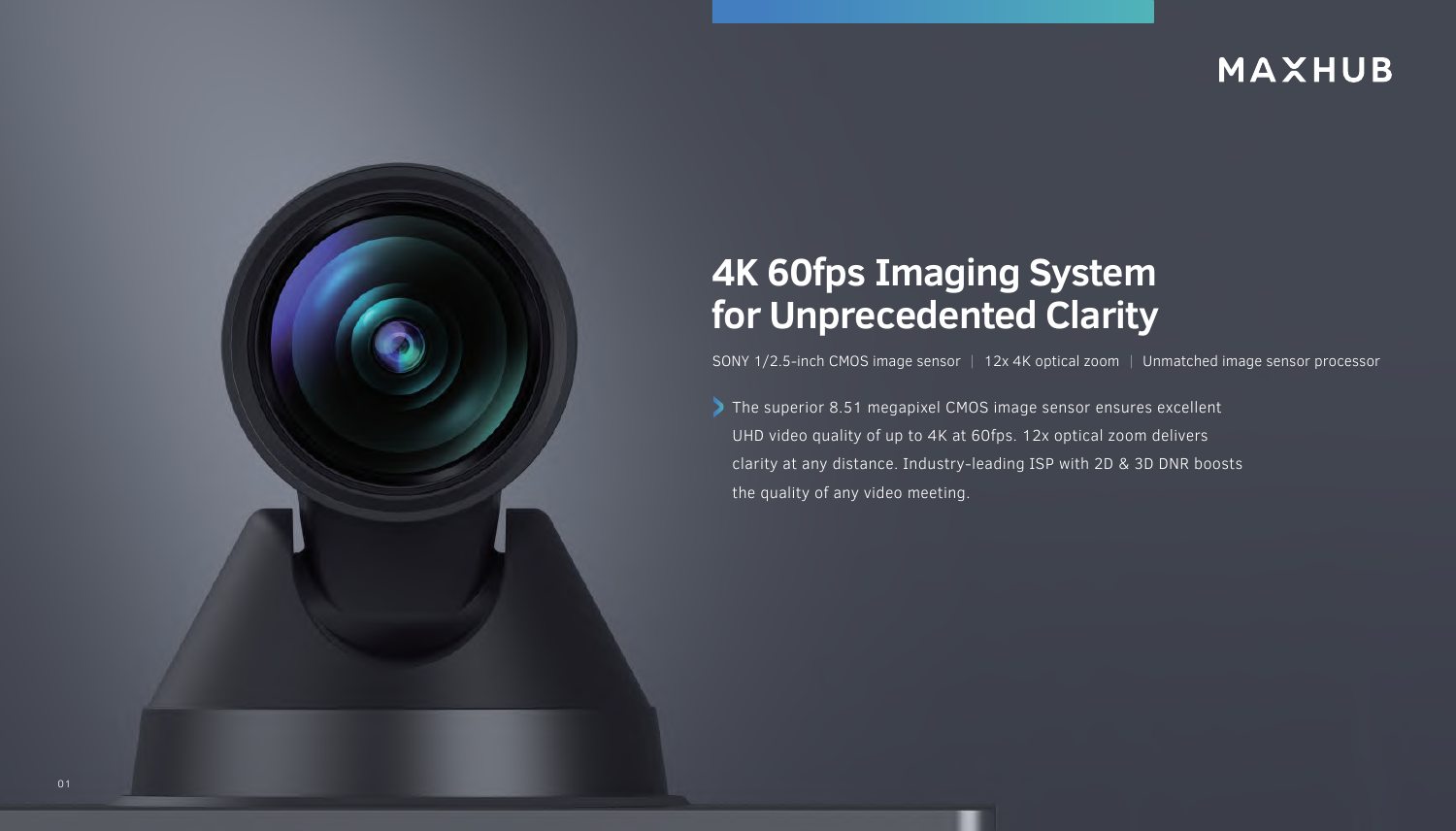

## **Ultra-silent PTZ Operation with Versatile Wide Viewing Angles**

Tilt ±30° Pan ±170° | Whisper-silent motor | Up to 255 presets

HFoV 71° viewing angles combined with smooth pan and tilt control puts every meeting in incredible focus. Whisper-silent motor allows users to adjust angles and zoom performance without pulling attention away from the conversation. Choose from up to 255 preset camera positions to instantly find the angle that's right for you.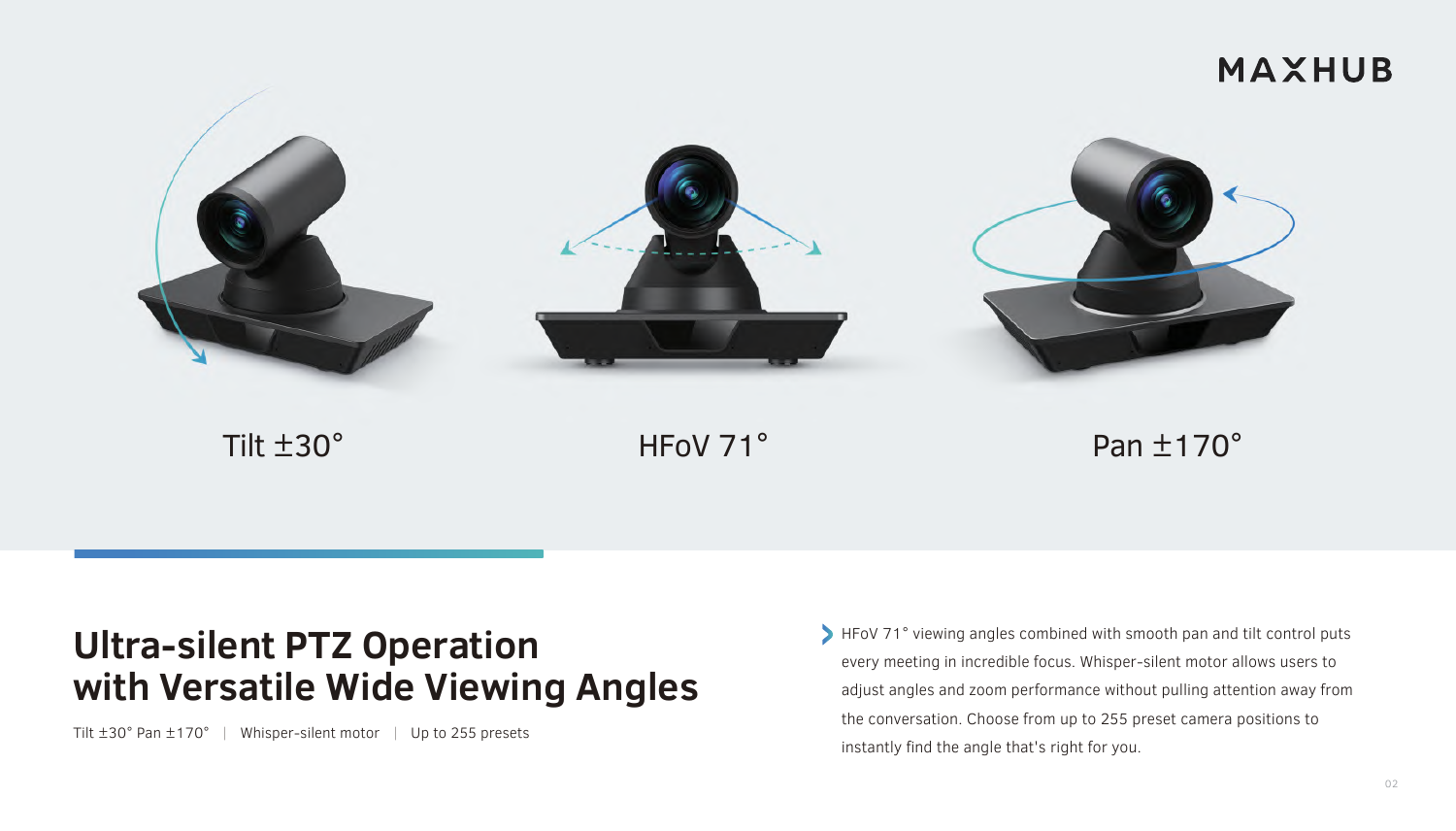

## **12x Optical Zoom & 16x Digital Zoom for Exceptional Image Quality Anywhere**

12x optical zoom delivers sensational 4K resolution without compromising on clarity at any distance. 16x digital zoom provides more accurate close-ups. You can zoom up to 192 times, extending capture reach to as far as 200 metres.

12x optical zoom | 16x digital zoom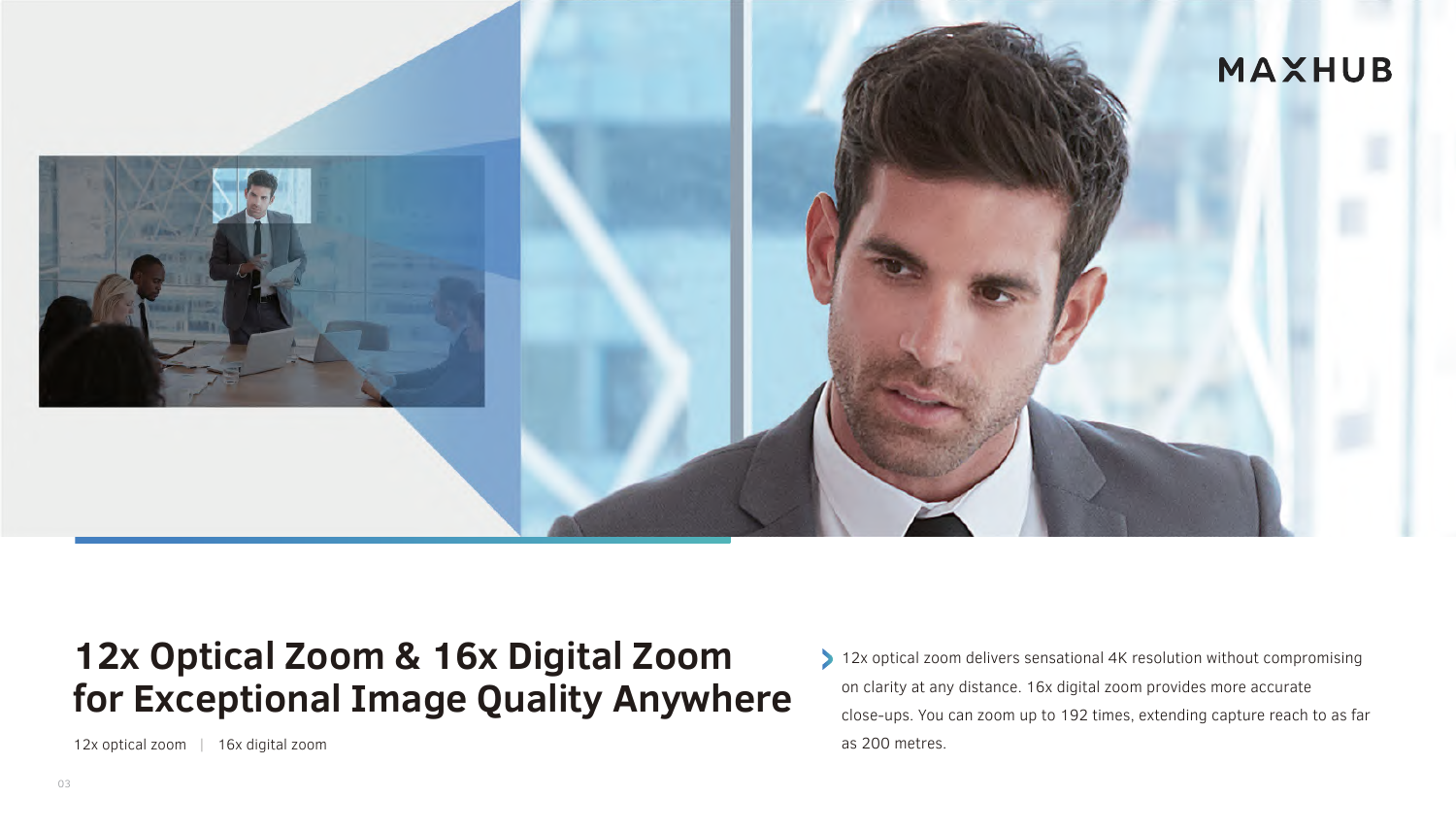# $\begin{array}{c|c} \mathbf{10} \end{array}$  $\ddot{\bullet}$ 12x optical zoom 网络头角片  $\bullet$ оř  $\ddot{\bullet}$

# **MAXHUB**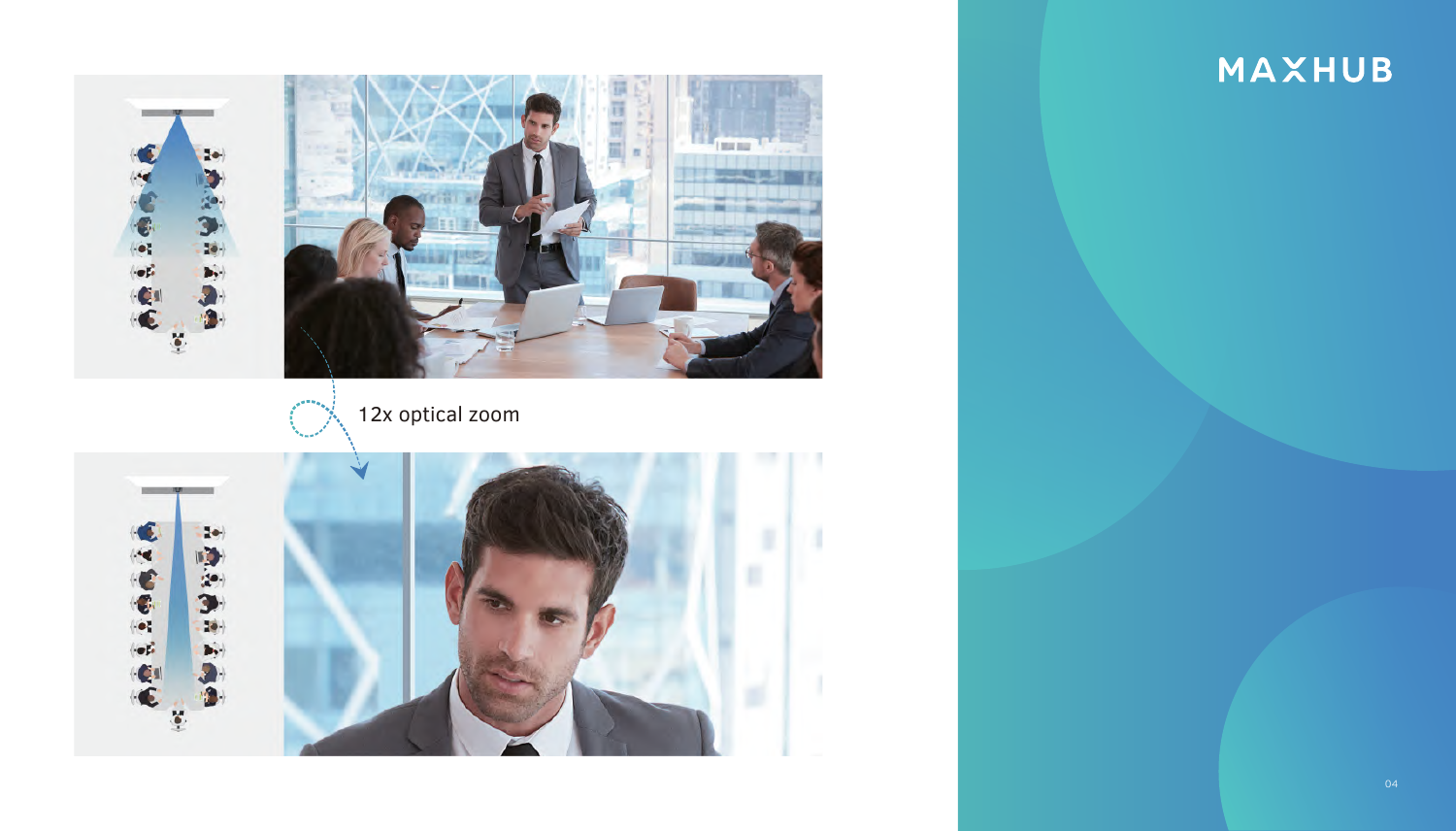

After 2D & 3D DNR Before 2D & 3D DNR Before 2D & 3D DNR Before WDR Before WDR Before WDR

# **Unmatched ISP with 2D & 3D DNR Delivers Crisp, Clear Images**

Unmatched image sensor processor | 1/2.5-inch CMOS image sensor | True WDR

Premium ultra-low CMOS image sensors significantly reduce image noise, for crystal-clear pictures anywhere. Pioneering 2D and 3D DNR technology delivers unbeatable image quality even in low-light conditions. The result is a signal-noise ratio of ≥55dB and above.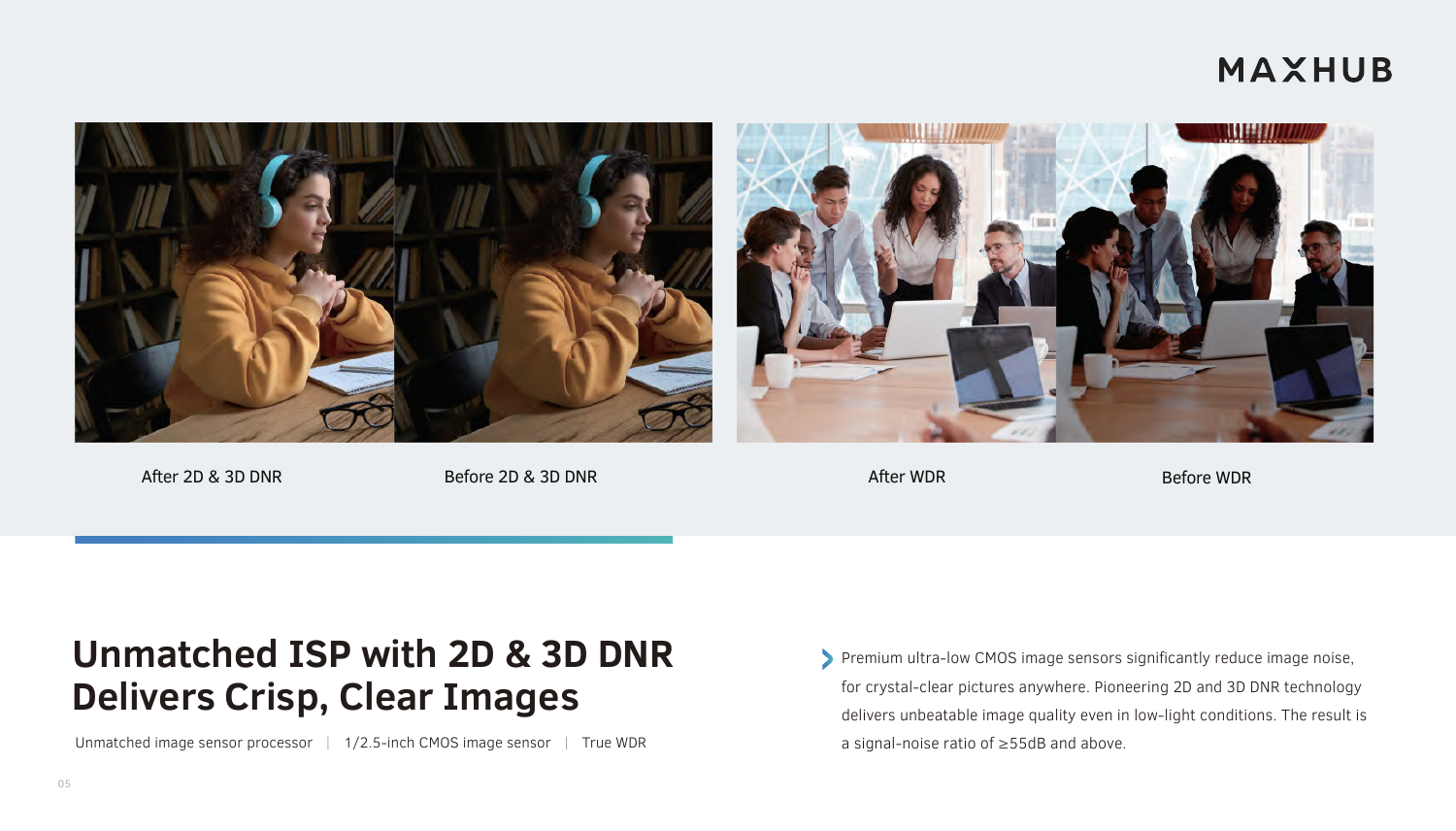# **Versatile Outputs for Plug-and-Play Simplicity**

 $(1)$  RJ45 (support PoE)  $*1$   $(2)$  HDMI 2.0  $*1$   $(3)$  USB 3.0  $*1$ 

Enjoy an easy set-up with plug-and-play functionality. Multiple ports including HDMI 2.0 and USB 3.0 deliver 4K at up to 60fps, so you can start conferences instantly. You'll be ready for any meeting in seconds, and the camera works with virtually any meetings application.

2 3

**io de 1960** 

 $\bigcirc$ 

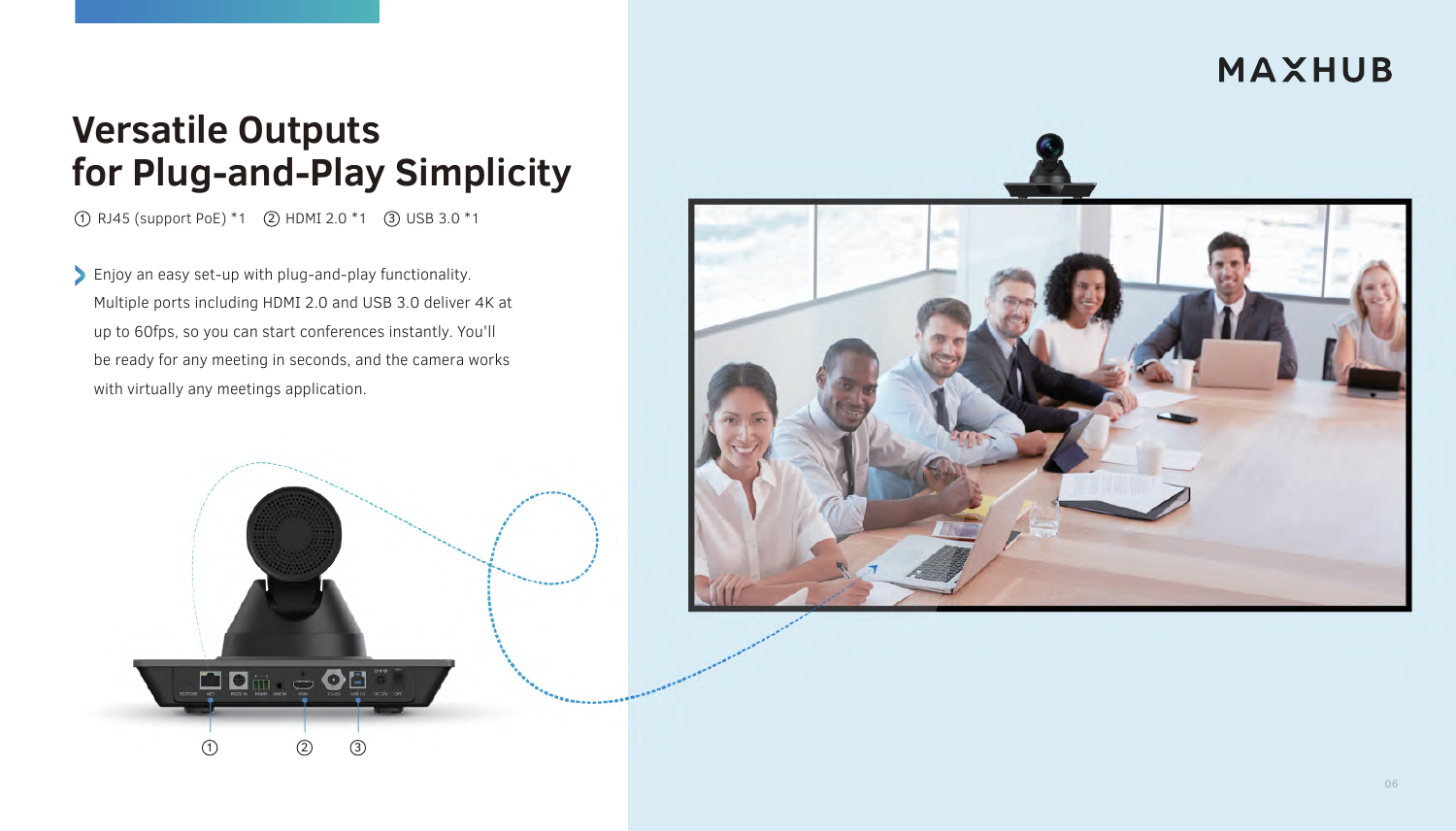# **Pan, Tilt, Zoom, All Ready for Remote Access**

IR remoter | Support for RS232/RS485

Pan, tilt and zoom to find the angle that suits you. A handy compact remote means that you can control your view with ease. RS232/RS485 ports enable quick connectivity with remote control software.

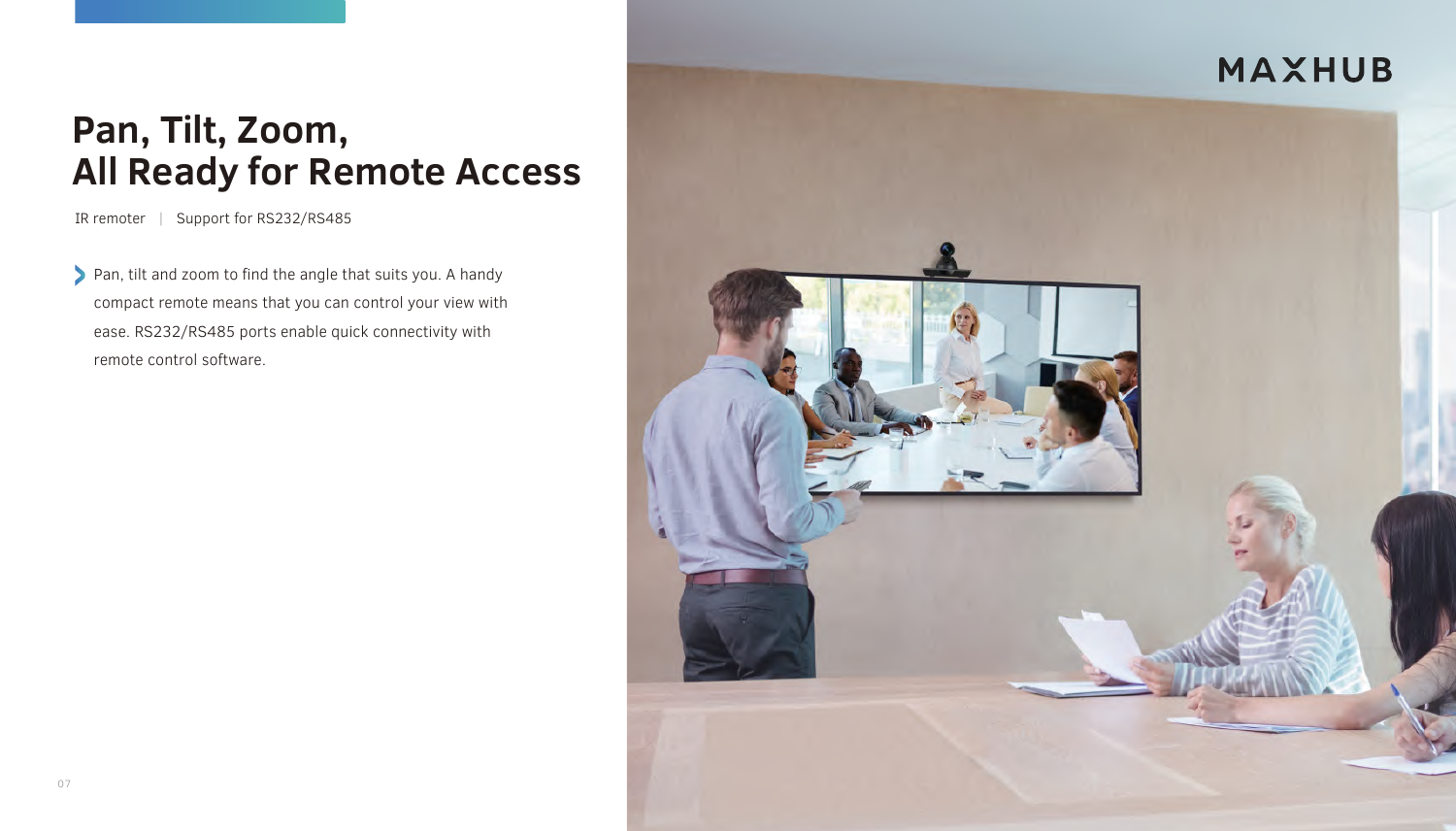# **Meet However You Choose with Configurations to Suit You**

PTZ wide viewing angle | Gravity sensor with auto image reverse

Configure your meeting room to suit your needs. Install your camera as a wall, ceiling, or tabletop mounted device or choose a handy tripod. Built-in gravity sensors automatically correct your image orientation, and the UC P20 comes with the wall mounting hardware that you need to complete your meeting room.





Wall Ceiling Tabletop

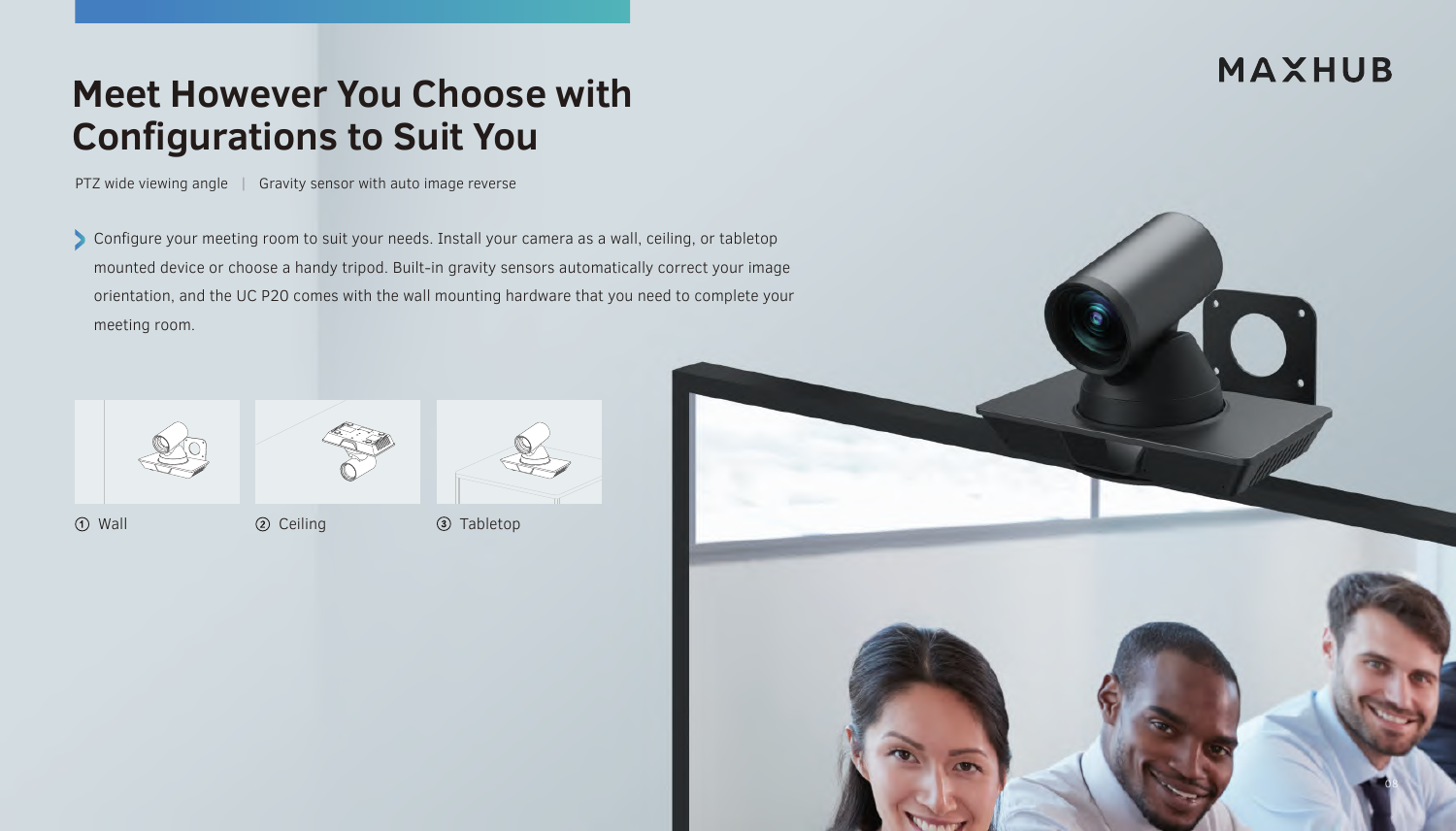#### **Specification**

| Camera                        |                                              |
|-------------------------------|----------------------------------------------|
| VideoSystem                   | 4K@60fps, 4K@50fps, 4K@30fps, 4K@25fps,      |
|                               | 4K@59.94fps, 4K@29.97fps, 1080P@60fps,       |
|                               | 1080P@50fps, 1080I@60fps, 1080I@50fps,       |
|                               | 1080P@30fps, 1080P@25fps, 1080P@59.94fps,    |
|                               | 1080I@59.94fps, 1080P@29.97fps, 720P@60fps,  |
|                               | 720P@59.94fps                                |
| Sensor                        | 1/2.5 inch, CMOS, Max Effective Pixel: 8.51M |
| Scanning Mode                 | Progressive                                  |
| Lens                          | 12x, f=4.4mm ~ 52.8mm, F1.8 ~ F2.6           |
| Digital Zoom                  | 16x                                          |
| Minimum Illumination          | 0.5 Lux @ (F1.8, AGC ON)                     |
| Shutter                       | $1/30s \sim 1/10000s$                        |
| White Balance                 | Auto, Indoor, Outdoor, OnePush, Manual, VAR  |
| <b>Backlight Compensation</b> | Supported                                    |
| Digital Noise Reduction       | 2D & 3D Digital Noise Reduction              |
| Signal Noise Ratio            | $\geq$ 55dB                                  |
| Horizontal Angle of View      | $71^{\circ} \sim 8.2^{\circ}$                |
| Vertical Angle of View        | $42.7^{\circ} \sim 4.5^{\circ}$              |
| Horizontal Rotation Range     | $+170^\circ$                                 |
| Vertical Rotation Range       | $+30^\circ$                                  |
| Pan Speed Range               | $1.6^{\circ}/s \sim 76^{\circ}/s$            |
| Tilt Speed Range              | $0.5^{\circ}/s \sim 15^{\circ}/s$            |
| H & V Flip                    | Supported                                    |
| Image Freeze                  | Supported                                    |
| Number of Preset              | 255                                          |
| Preset Accuracy               | $0.1^\circ$                                  |

#### Video Format USB Audio USB Video Communication Protocol UVC PTZ Network Video Compression Video Stream First Stream Resolution Second Stream Resolution Video Bit Rate Bit Rate Control Frame Rate Audio Compression Audio Bit Rate Protocols Input & Output Network Interface Communication Interface YUY2: max to 1080P@30fps H.264 AVC: max to 2160P@60fps H.264 SVC: max to 2160P@60fps MJPEG: max to 2160P@30fps Supported  $UVC1.1~1~1.5$ Supported H.264 / H.265 / MJPEG First Stream, Second Stream 3840x2160, 1920x1080, 1280x720, 1024x576, 960x540, 640x480, 640x360 1280x720, 1024x576, 720x576(50Hz supported) , 720x480 (60Hz supported), 720x408, 640x360, 480x270, 320x240, 320x180 32kbps ~ 51200kbps Variable Rate, Fixed Rate 50Hz: 1fps  $\sim$  50fps, 60Hz: 1fps  $\sim$  60fps AAC 96Kbps, 128Kbps, 256Kbps TCP / IP, HTTP, RTSP, RTMP / RTMPS, ONVIF, DHCP, SRT, Multi-cast 1×RJ45: 10/100/1000Mbps Adaptive Ethernet Port 1×RS232 IN: 8pin Min DIN, Max Distance: 30m, Protocol: VISCA / Pelco-D / Pelco-P 1×RS485: 3pin phoenix port, Max Distance: 1200m,

Protocol: VISCA / Pelco-D / Pelco-P

#### UVC Features

Operate System Encode Format Windows 7, Windows 8, Windows 10, MacOS X, Linux, Android YUY2 / H.264 / H.265 / MJPEG